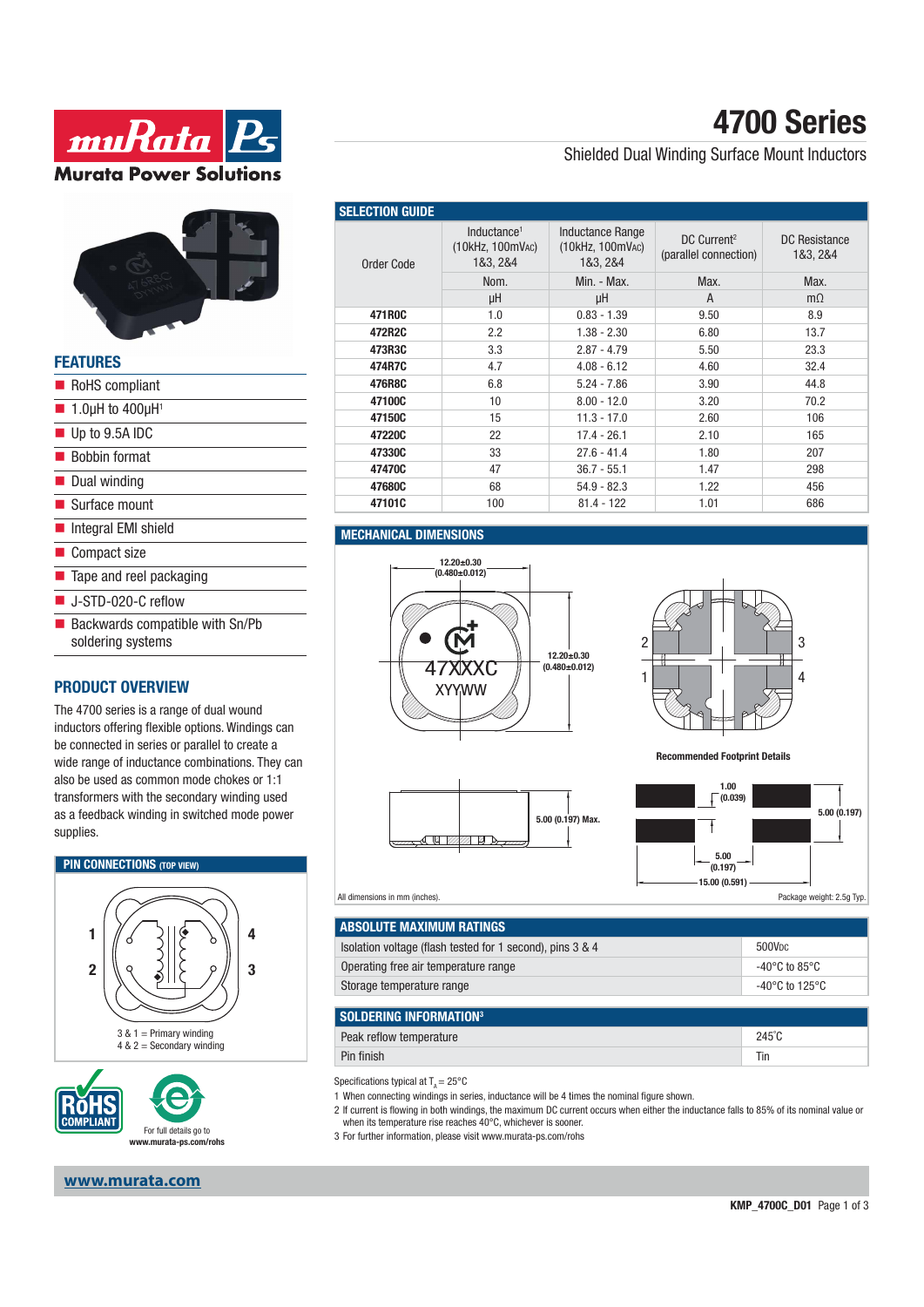## **muRata Ps** Murata Power Solutions

# **4700 Series**

Shielded Dual Winding Surface Mount Inductors